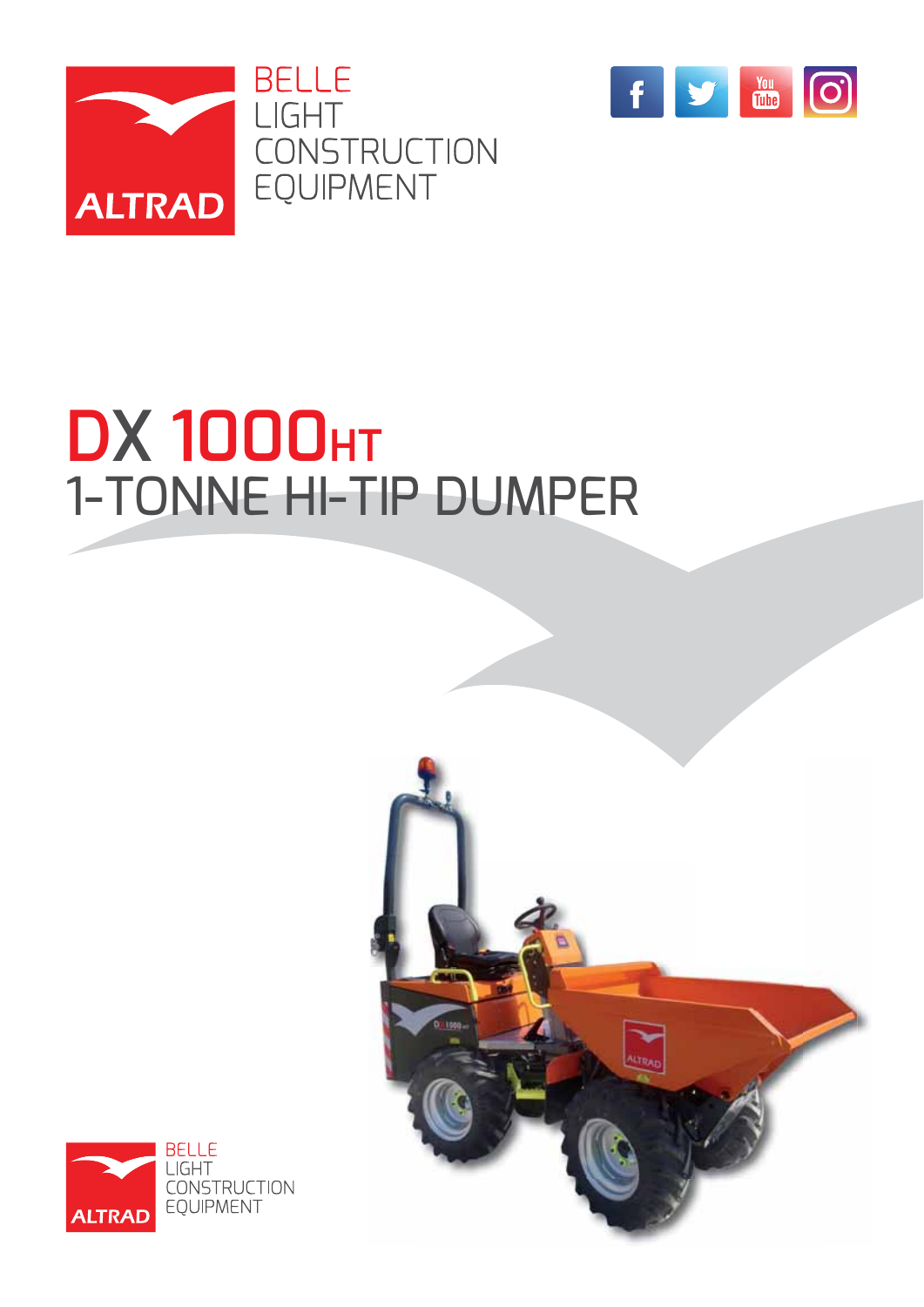## dX 1000ht 1-tonne hi-tip dumper A DIAMOND IN THE ROUGH!!

The **BRAND NEW** DX 1000HT is the new **No.1** Best in Class 1-tonne high-tip dumper. Designed to be owned by a rental company or professional operator.

The DX 1000HT sets new standards for safety, strength, operator comfort and convenience and productivity on site. With a proven, reliable Yanmar 3TNV76, 3 cyclinder, water-cooled Diesel engine - perfect for this application.

## **FEATURES & BENEFITS**

## **Operator Comfort and Convenience**

- Fuel level is visible while in the operator's seat, saving time & improving safety & down time.
- Increased leg room for improved operator comfort.
- USB phone charger point, allowing charging while the work is done.
- Leading brand, comfort seat compliant to latest standards EN ISO 7096 for this type of equipment. Reduces operator fatigue, improves operator experience.

## **Strength**

- **Ɣ** Robust, easy-clean skip with fully returned edges preventing dirt ingress / concrete accumulation, reducing down time and cleaning costs.
- **Ɣ** Strengthened chassis rails to increase durability.
- **Ɣ** High quality, shot-blast and 2-layer powder coated paint finish for the most demanding site conditions. Maximising resale values.
- Bushed & greased steering pivot cylinder, preventing wear on the main components, cost efficient for the owners.
- **Ɣ** Steel belly pan protector prevents damage to hydraulic circuit.
- Front enclosure / infill plate reduces stone / mud ingress meaning less down time & cleaning required.
- **Ɣ** Steering Ram Hose guard cover plate to prevent damage.
- Hi-quality leading brand all-terrain tyres fitted with valve protect guard, to reduce down time on site and increase productivity.



**HIGH-QUALITY, ALL-TERRAIN TYRES WITH VALVE PROTECT GUARD & WHEEL NUT INDICATORS**



**ROBUST, EASY-CLEAN 1000KG CAPACITY SKIP FULLY RETURNED EDGES TO PREVENT DIRT INGRESS**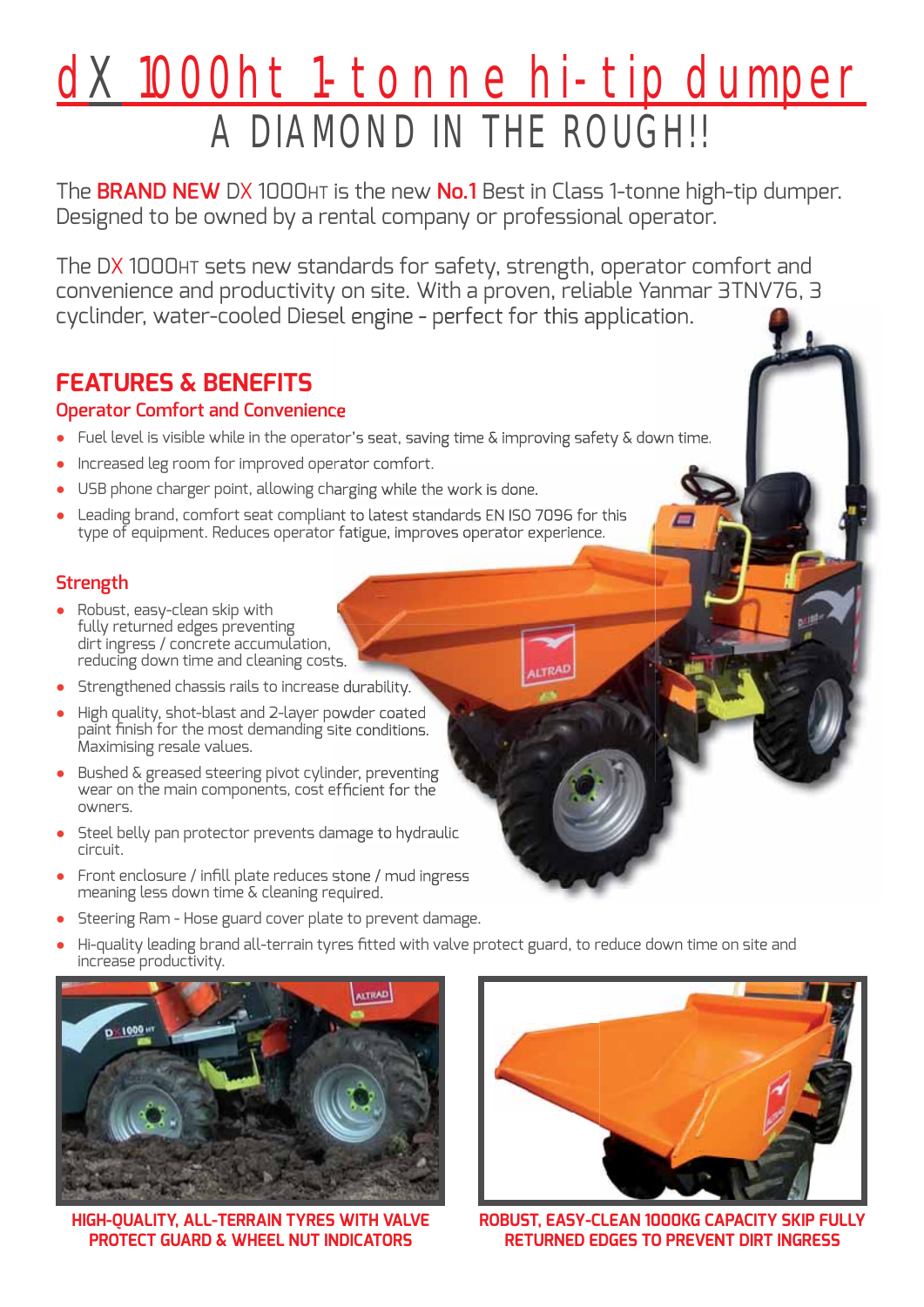## **Productivity**

- **Ɣ** The Altrad full 4 wheel drive system hydraulic system gives increased traction on poor terrain and excessive mud. Better gradeability, increased productivity and less servicing.
- **Ɣ** Reliable, Yanmar 3TNV76, water-cooled Diesel engine - perfect for this application.
- **Ɣ** Market leading fuel tank capacity, reduces amount of fill-ups and down time.
- Unique fuel level indicator window together with a low fuel level warning light allows for easy inspection and assist in ensuring rental & machine productivity high.
- Low hydraulic fluid level warning light reducing system damage and down time.
- **Ɣ** Extensive use of hose clamp retainers to prevent pipe fretting and rubbing, reducing hose failures and maintenance costs.
- **Ɣ** Fuel and Hydraulic tank drain points reducing tank flushing time in the event of contamination or servicing.
- **Ɣ** Fuel water separator reducing engine damage and down time.
- **Ɣ** Central Hydraulic hoses enables increased protection, reducing the risk of down time.
- **Ɣ** Under footplate stone guards preventing stone/mud ingress, so less down time & cleaning required.



## **Safety**

- **Ɣ** Emergency Stop Button for increased safety.
- **Ɣ** Tight turning circle allows better manoeuvrability on tight work sites, reducing shunting and increasing safety, productivity  $\tilde{\&}$  efficiency.
- **Ɣ** High viz access points & anti-slip foot-steps reduces slips, trips and falls when climbing on and off machine. Easily replaceable in case of an impact.
- Auto retracting seat belt prevents entanglement. Bright Orange for safety with increased visibility.
- **Ɣ** Safe heavy duty, easy to deploy steering lock out bar, makes workshop and transport actives safer.
- **Ɣ** "Check Point" visual wheel nut indicators make daily checks simpler to perform, reducing machine down time.
- **Ɣ** Enclosed document box to retain machine safety documents reducing possibility of being damaged / misplaced.
- Lockable seat pan gas strut c/w lock out reduces chance of head / trapping injuries.
- Anti-slip, hot-dipped galvanised floor plate for safety and long life.
- **Ɣ** Hazard warning chevron's on rear of dumper for increased machine visibility on site to others.
- **Ɣ** Priority / safety steering valve that gives priority to the steer function in the event of low hydraulic fluid pressure or flow, therefore maintain-highest levels of machine safety at all times.



**ROBUST STEEL, FRONT MATERIAL INGRESS GUARD PREVENTS DAMAGE TO HYDRAULIC CIRCUIT**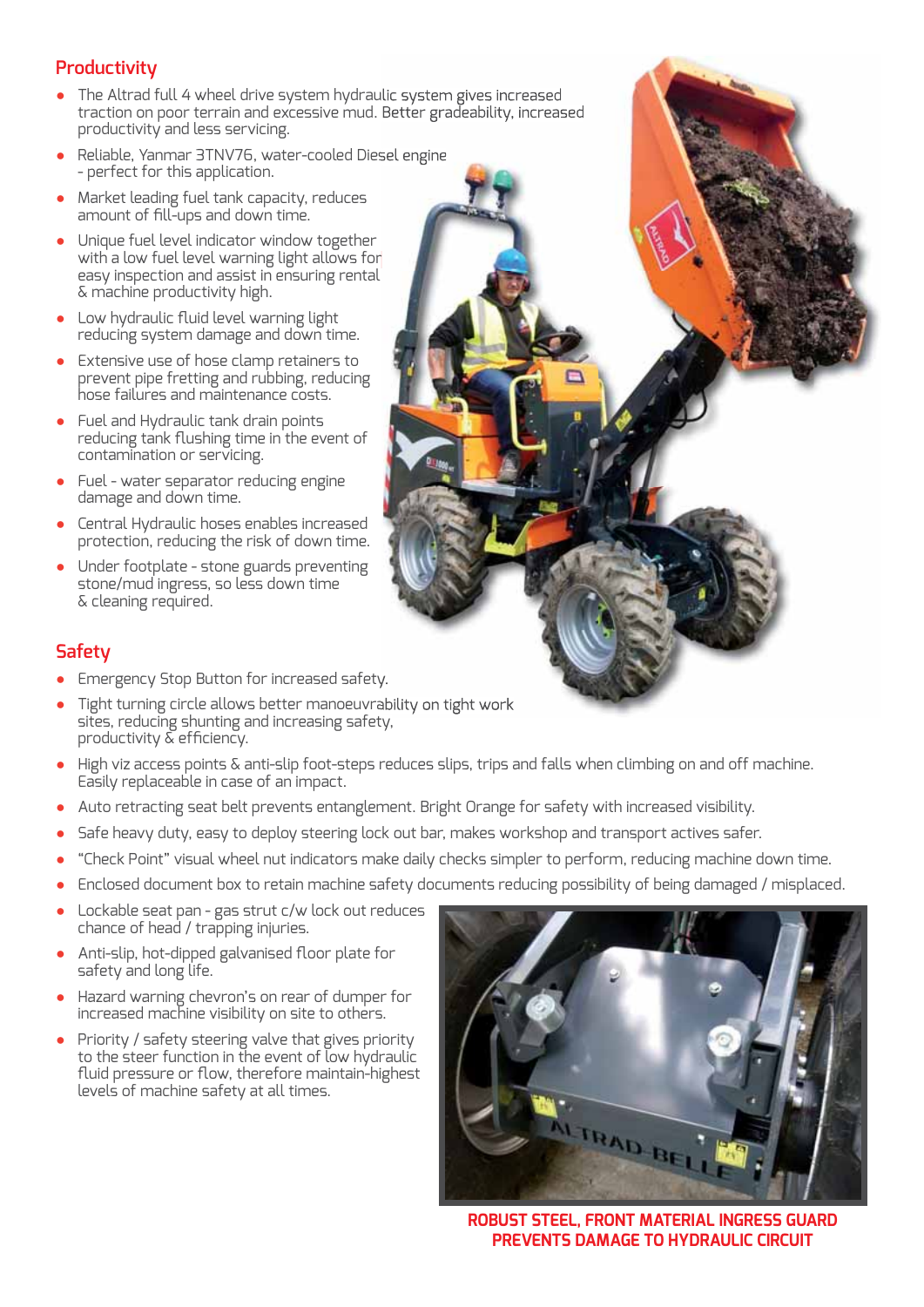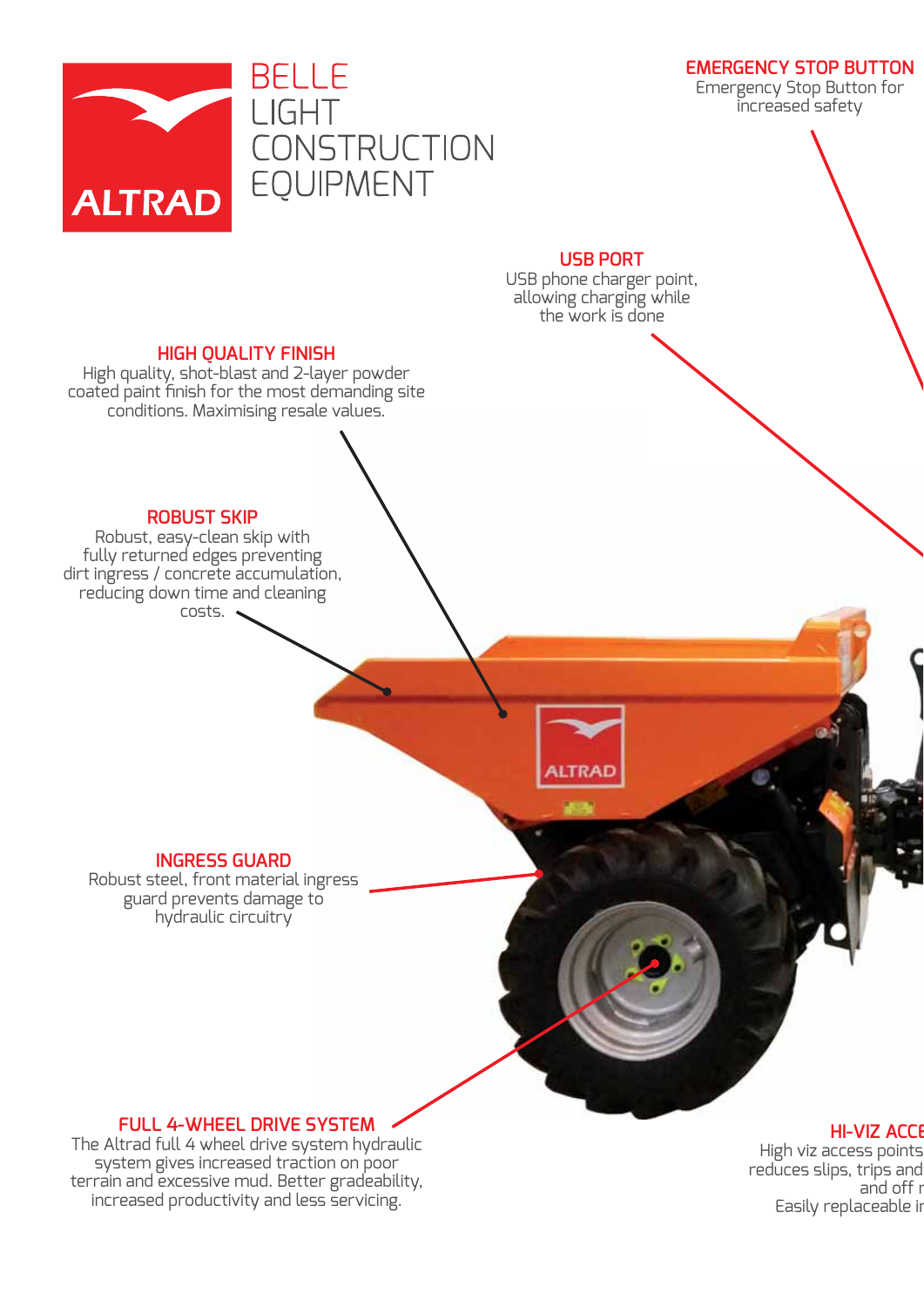#### **OPTION READY**

Green Beacon, 2 x Worklights & 4 x Worklights options are available. Fully-loaded chassis harness and option-ready console means the options can be plugged-in and used immediately.

#### **COMFORT SEAT & OPERATOR STATION**

Leading brand, comfort seat compliant to latest standards EN ISO 7096 for this type of equipment. Reduces operator fatigue, improves operator experience.

Operator station gives increased leg room for improved operator comfort.

DX1000 HT

## **FOLDING ROPS**

Robust folding ROPS as standard for the highest safety and easy transportation.

#### **LOCKABLE SEAT PAN & GOOD SERVICE ACCESS**

Lockable seat pan with locking gas strut reduces chance of head / trapping injuries. Gives good access to key service points for ease of servicing.

#### **YANMAR 3TNV76 DIESEL ENGINE**

Reliable, Yanmar 3TNV76, water-cooled Diesel engine - perfect for this application and Market leading fuel tank capacity, reduces amount of fill-ups and down time

#### **ESS POINTS**

 & anti-slip foot-steps falls when climbing on machine. n case of an impact.

#### **HIGH QUALITY TYRES & WHEEL NUT INDICATORS**

High quality, leading brand all-terrain tyres for excellent off-road performance with *"Check Point"* visual wheel nut indicators make daily checks simpler to perform, reducing machine down time.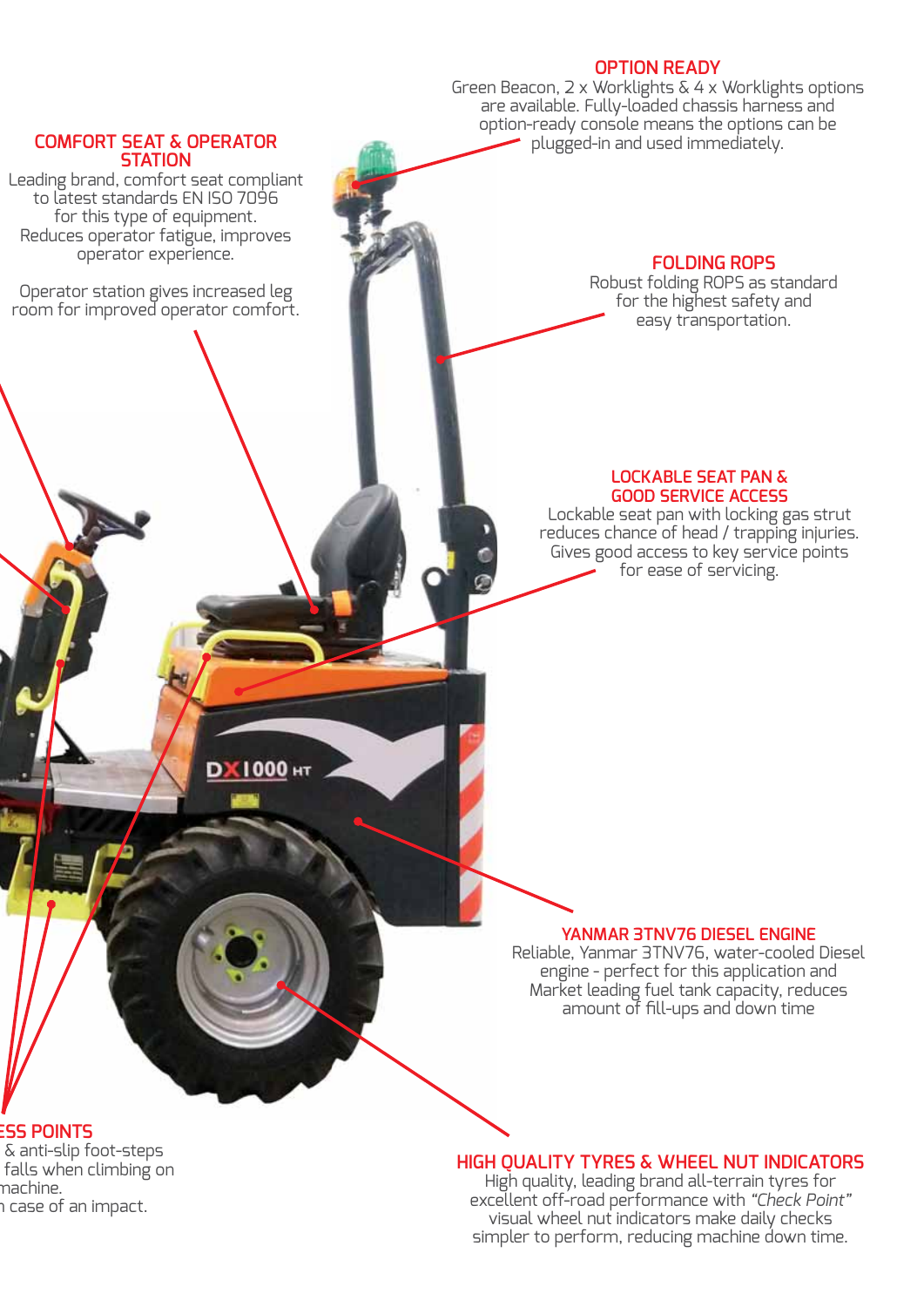## **DX 1000HT 1-TONNE HI-TIP DUMPER** Part Number .....................................DX10HYSA

## **PERFORMANCE**

| Payload                 |                  |  |
|-------------------------|------------------|--|
| Unladen Weight          |                  |  |
| <b>Tipping Type</b>     | Front Tip - High |  |
| Turning Circle of Skip  |                  |  |
| Turning Circle of Tyres |                  |  |
| <b>Steering Angle</b>   |                  |  |
| Body Oscillation Angle  |                  |  |

## **CAPACITIES**

| Skip - Water       |  |
|--------------------|--|
| Skip - Struck      |  |
| Skip - Heaped      |  |
| Fuel Tank          |  |
| Hydraulic Oil Tank |  |

## **ENGINE**

| Yanmar 3TNV76 |
|---------------|
|               |
|               |
|               |
|               |
|               |
|               |

## **HYDRAULIC SYSTEM**

| Pump Type                 | Gear Pump |
|---------------------------|-----------|
| Flow Rate                 |           |
| <b>Operating Pressure</b> |           |
| <b>Steering Sytem</b>     |           |

## **BRAKING SYSTEM**

Working Brake .....Hydrostatic Dynamic Breaking Parking Brake ....................... Failsafe Automatic



**GOOD ACCESS TO KEY FEATURES WITH SELF-LOCKING GAS STRUT AND PROVEN YANMAR 3TNY76 DIESEL ENGINE**

## **TRANSMISSION / DRIVE**

| Transmission Type | Hydrostatic Pump to 4 radial |
|-------------------|------------------------------|
|                   | piston Hydraulic Motors      |
| Tyre Size         |                              |
| Drive             |                              |
| Max. Travel Speed |                              |
| (Unladen)         |                              |
| Max. Gradient     |                              |

## **ENVIRONMENTAL**

| – Sound Pressure             |  |
|------------------------------|--|
| Sound Power Level            |  |
| Noise Emission (to ISO 4871) |  |

## **ELECTRICAL SYSTEM**

| System Voltage    |  |
|-------------------|--|
| Battery Capacity  |  |
| Alternator Output |  |

## **STANDARD EQUIPMENT**

| Folding ROPS Frame           |  |
|------------------------------|--|
| Reversing Alarm              |  |
| Flashing Orange Beacon       |  |
| Hourmeter                    |  |
| Seat Belt (Hi-Viz Orange)    |  |
| Adjustable Seat              |  |
| Heavy Duty Articulation Lock |  |
| Wide Tyres                   |  |



**ERGOMONIC OPERATOR STATION WITH EASY-TO-REACH CONTROLS, LEADING BRAND COMFORT SEAT AND GOOD ALL-ROUND VISIBILITY**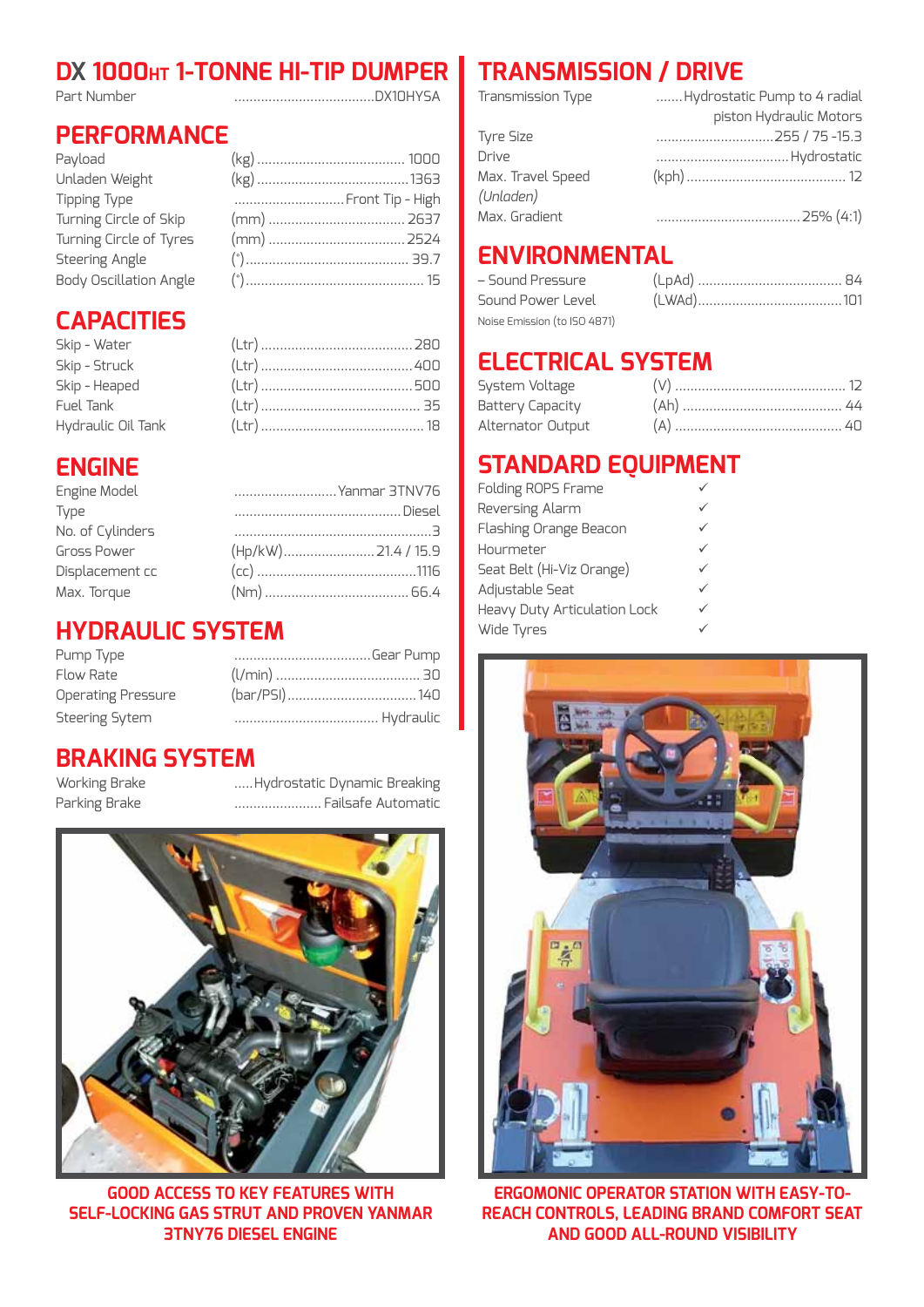## **STATIC DIMENSIONS\***



|                                                                                                            |  | Standard Wheels cw Wheel Spacers Narrow Wheels |  |
|------------------------------------------------------------------------------------------------------------|--|------------------------------------------------|--|
|                                                                                                            |  |                                                |  |
|                                                                                                            |  |                                                |  |
|                                                                                                            |  |                                                |  |
|                                                                                                            |  |                                                |  |
|                                                                                                            |  |                                                |  |
|                                                                                                            |  |                                                |  |
| F - Height to top of ROPS (raised, with/without beacons)  (mm) 2545 / 2800  2545 / 2800  2505 / 2760       |  |                                                |  |
|                                                                                                            |  |                                                |  |
|                                                                                                            |  |                                                |  |
| J- Height to front lip of dumper body (untipped, lowered/raised)  (mm) 1110 / 2270 1110 / 2270 1060 / 2230 |  |                                                |  |
| K - Height to front lip of dumper body (tipped, lowered/raised)  (mm)  400 / 1540  400 / 1540  360 / 1500  |  |                                                |  |
|                                                                                                            |  |                                                |  |
|                                                                                                            |  |                                                |  |
|                                                                                                            |  |                                                |  |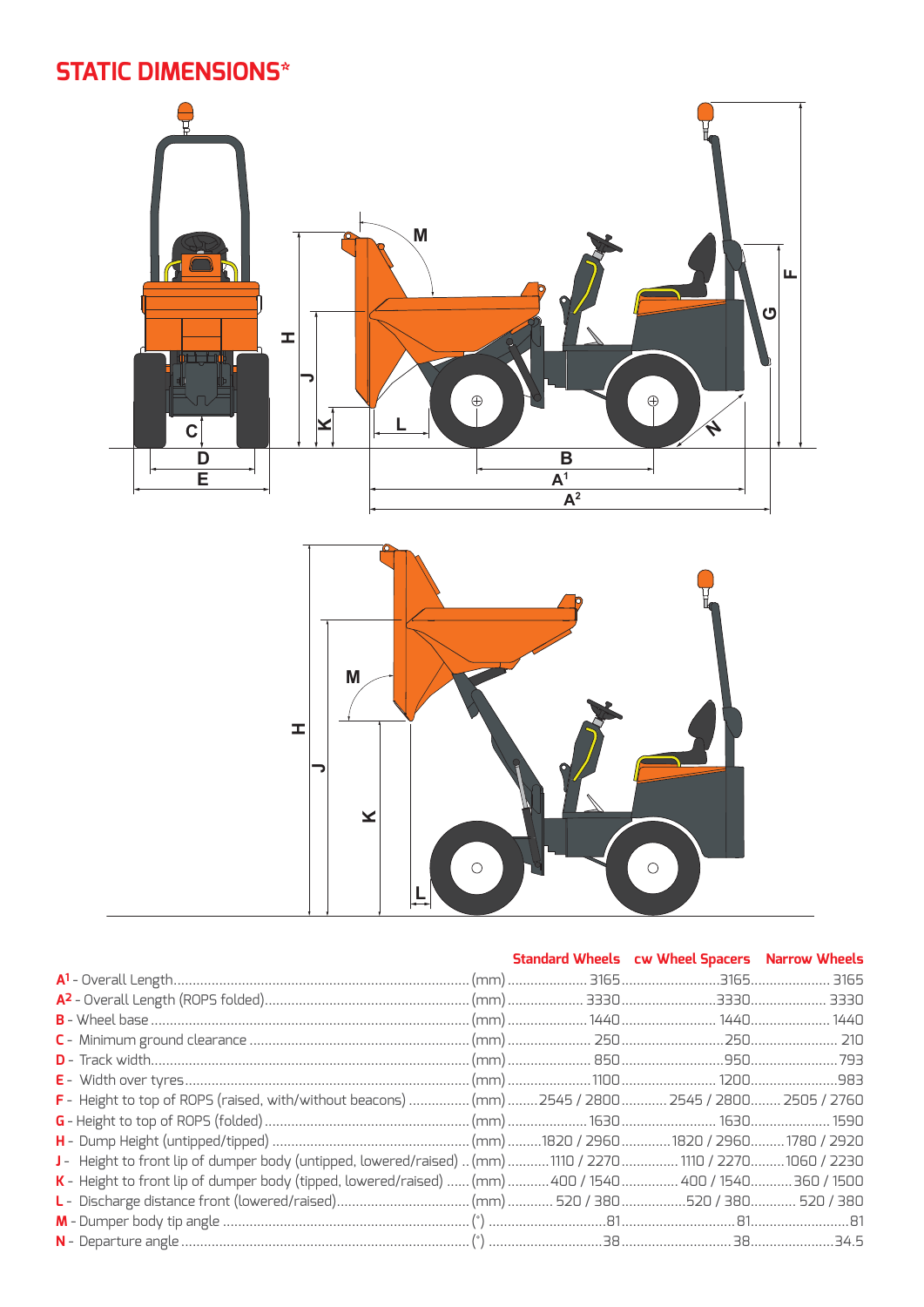## **OPTIONS**

#### **Option Ready**

- Green Beacon ready fitted with seat belt sensor & main harness is ready to take Green Beacon option.
- **Ɣ** Twin Beacon and work light approved ROPS structure.
- **Ɣ** Fully loaded chassis harness ready for options to be plugged in and used.
- Option ready console ready for options to be plugged in and used.
- **Ɣ** Customer colour options giving excellent brand awareness.

#### **Options Available**

- **Ɣ** Work Lights x 2 OPD/20/DIO
- **Ɣ** Work Lights x 4 OPD/21/DIO
- **Ɣ** Green Beacon OPD/22/DIO
- Tow Hitch OPD/24/DIO
- UK Road Kit **black OPD/25/DIO**
- **Ɣ** Narrow Wheels x 4 OPD/26/DIO
- **Ɣ** 50mm Wheel Spacers x 4 OPD/28/DIO

#### **Worklights**

- **Ɣ** Available as a kit of 2 worklights or 4 worklights.
- Super bright 54W work light with 9 x 6W LED's, producing 4500 Lumens.
- **Ɣ** Lightweight Aluminium Housing with stainless steel adjustable bracket.
- **Ɣ** Protected to IP69K.
- Simple to fit / remove.

#### **Green Beacon**

- **Ɣ** Tough, leading brand quality 9W beacon with 40 LED's.
- Simple to fit / remove.
- **Ɣ** Lockable under-canopy storage for both the Green & Orange beacons.
- **Ɣ** Flexible mounting to reduce damage.

#### **Tow Hitch**

- **Ɣ** Ideal for moving trailers, caravans etc. around site.
- **Ɣ** 750kg maximum towing weight on flat ground (including the weight of the towed equipment).
- **Ɣ** Combination hitch 50mm Ball & Jaw/Pin.
- **Ɣ** Adjustable height for correct towing position.
- Simple to fit / remove.



**2X & 4X WORK LIGHT OPTIONS AVAILABLE**



**LOCKABLE UNDER-CANOPY BEACON STORAGE**



**TOW HITCH OPTION**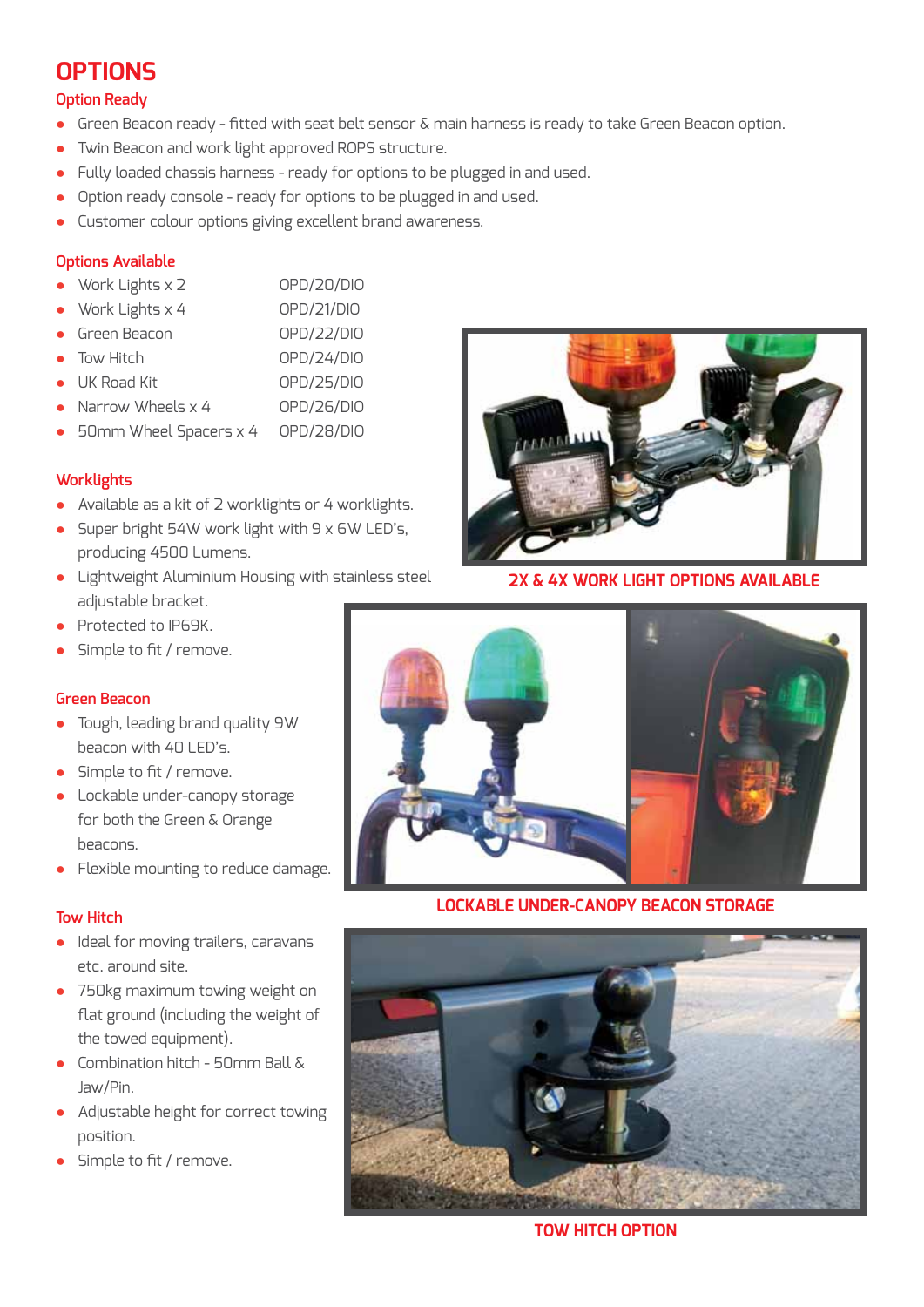## **OPTIONS**

## **UK Road Kit**

- **Ɣ** Kit includes headlights, brake lights, front & rear facing indicators, number plate mount (c/w number plate light and the following console switches/displays:-
	- Side Lights Switch
	- Road Lights Switch
	- Indicators Switch
	- Hazard Lights Switch
	- Display Indicator
- **Ɣ** Accepts 279mm x 203mm standard, rear facing number plate
- **Ɣ** 60/55W Headlights are enclosed in a durable steel mesh cage and mounted on a robust bumper bar for added protection.
- Red, White & Amber reflectors for increased visibility in poor light conditions.
- Simple to fit / remove.
- **Ɣ** Designed to comply with BS ISO 12509:2004

#### **Narrow Wheels**

- Reduces the machine width by 117mm to allow passage through gaps less than 1m wide.
- Simple to fit / remove.

## **Wheel Spacers**

- **Ɣ** Increases the track width of the machine by 100mm giving added safety and stability in both static and dynamic conditions.
- **Ɣ** Locking nuts for additional safety.
- **Ɣ** Removeable for tight-access jobsites.
- **Ɣ** Compatible with existing machines
- **Ɣ** Corrosion resistant protective coating.
- Simple to fit / remove.



**BRAKE LIGHTS, INDICATORS & NUMBER PLATE MOUNT FROM UK ROAD KIT OPTION**



#### **HEAD LIGHTS & INDICATORS FROM UK ROAD KIT OPTION**



**NARROW WHEEL OPTION REDUCES MACHINE WIDTH FOR BETTER ACCESS**



**WHEEL SPACER OPTION ADDS 100MM TO THE TRACK WIDTH GIVING ADDED SAFETY & STABILITY**